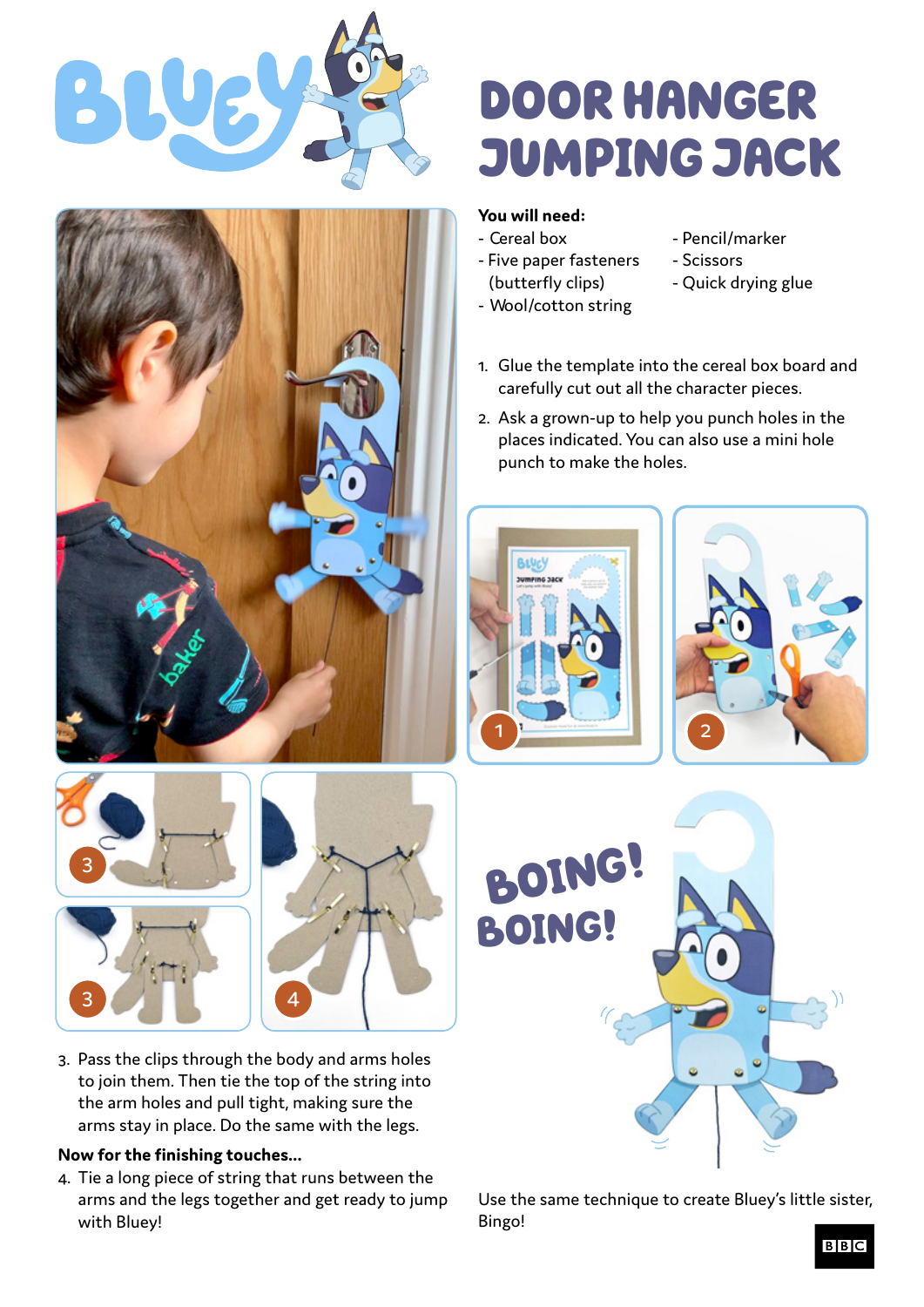

Discover more fun at www.bluey.tv